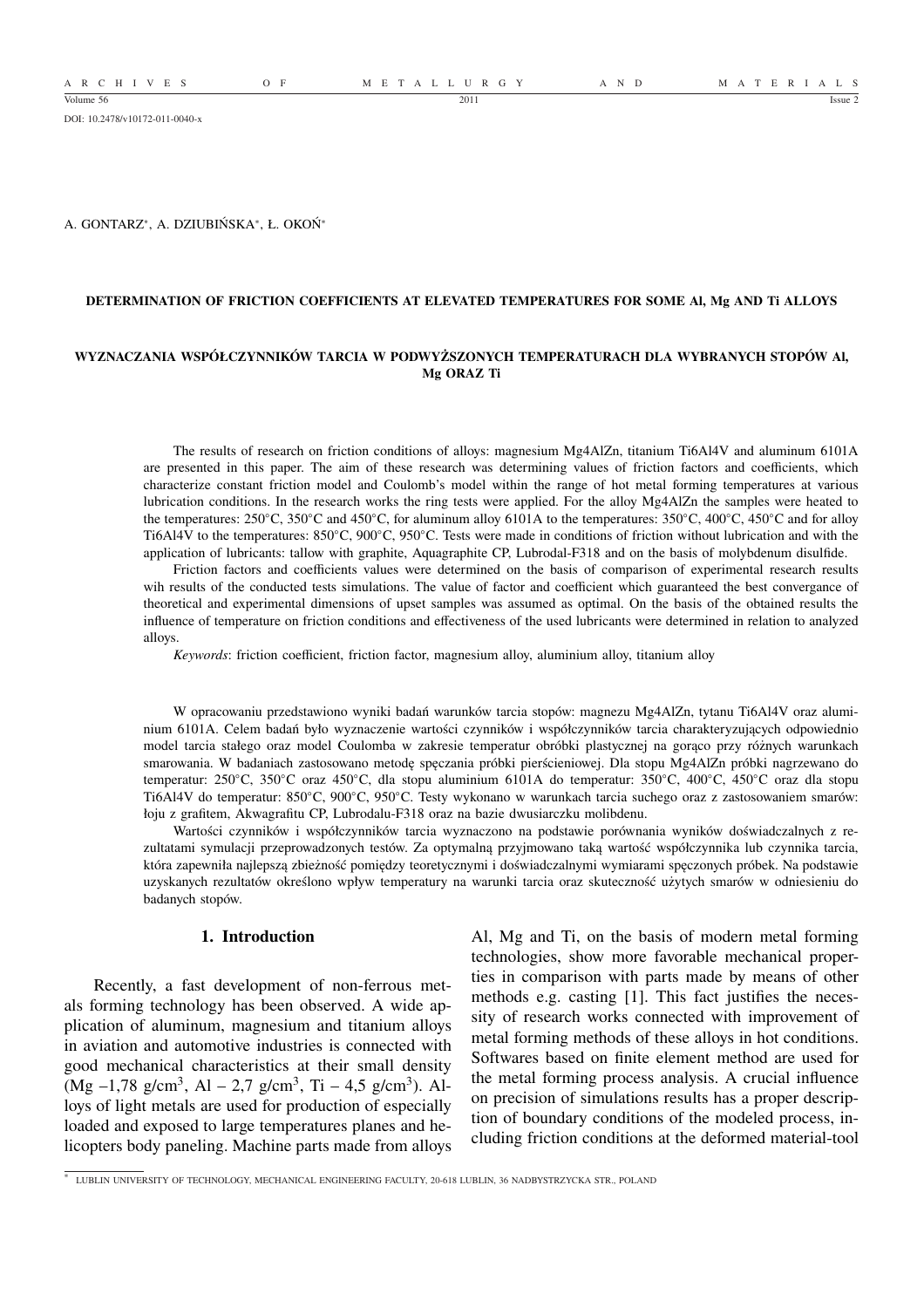surface of contact. The most important parameters characterizing friction models are: friction factor or friction coefficient. Hence, for a proper modelling of metal forming processes, the knowledge of these parameters values is required. Because of that, it is purposeful to determine values of friction factors and coefficients for chosen alloys within the scope of forming temperatures in hot conditions. Research works were done in conditions of dry friction and with application of chosen lubricants used in metal forming processes. Additional effect of the research works, apart from quantitative analysis of parameters characterizing friction phenomenon, is estimation of effectiveness of the applied lubricants. The obtained results will be used for further theoretical and experimental works concerning forming processes of chosen aluminum, magnesium and titanium alloys, and, it is assumed that this will allow for increase of the conducted research quality.

# **2. Experimental research**

Research on friction conditions were done for alloys: magnesium Mg4AlZn, titanium Ti6Al4V and aluminum 6101A, which chemical compositions are shown in Table  $1\div 3$ .

A method of upsetting of ring-shaped samples of diameters: external diameter  $D_0=20$  mm, internal diameter  $d_0$ =10 mm and height  $H_0$ =7 mm (Fig. 1a) was applied [5, 6]. Samples from alloy Mg4AlZn were heated to temperatures: 250◦C, 350◦C, 450◦C, from aluminum alloy 6101A to temperatures:  $350^{\circ}$ C,  $400^{\circ}$ C,  $450^{\circ}$ C, and from alloy Ti6Al4V to temperatures: 850◦C, 900◦C, 950◦C.

TABLE 1

Chemical composition of magnesium alloy Mg4AlZn (% wt) [2]

| Fe | υ۱ | Mn                                                                                                                                                         | Ni |  | Be | Zn | Other | Mg                |
|----|----|------------------------------------------------------------------------------------------------------------------------------------------------------------|----|--|----|----|-------|-------------------|
|    |    | $  \leqslant 0,05 \mid \leqslant 0,1 \mid 0,15 \div 0,5 \mid \leqslant 0,005 \mid 3 \div 4 \mid \leqslant 0,05 \mid \leqslant 0,02 \mid 0,2 \div 0,8 \mid$ |    |  |    |    | 0,3   | $94.4 \div 97.65$ |

TABLE 2

Chemical composition of titanium alloy Ti6Al4V (% wt) [3]

|                   |     | 4. A.L | $H\Omega$         |                    |                  |                  |      |
|-------------------|-----|--------|-------------------|--------------------|------------------|------------------|------|
| $\leqslant 0, 20$ | 3.5 | 5,5    | $\leqslant 0, 30$ | $\leqslant 0,0015$ | $\leqslant 0,08$ | $\leqslant 0,05$ | rest |

TABLE 3

Chemical composition of aluminum alloy 6101A (% wt) [4]

|                | Fe  | Сu   |                | Other     | Al   |  |
|----------------|-----|------|----------------|-----------|------|--|
| $0.3 \div 0.7$ | 0,4 | 0,05 | $0.4 \div 0.9$ | $\leq 0.$ | rest |  |

a)



Fig. 1. Sketch of ring-shaped samples applied in experimental research with marked dimensions before upsetting (a) and after upsetting (b)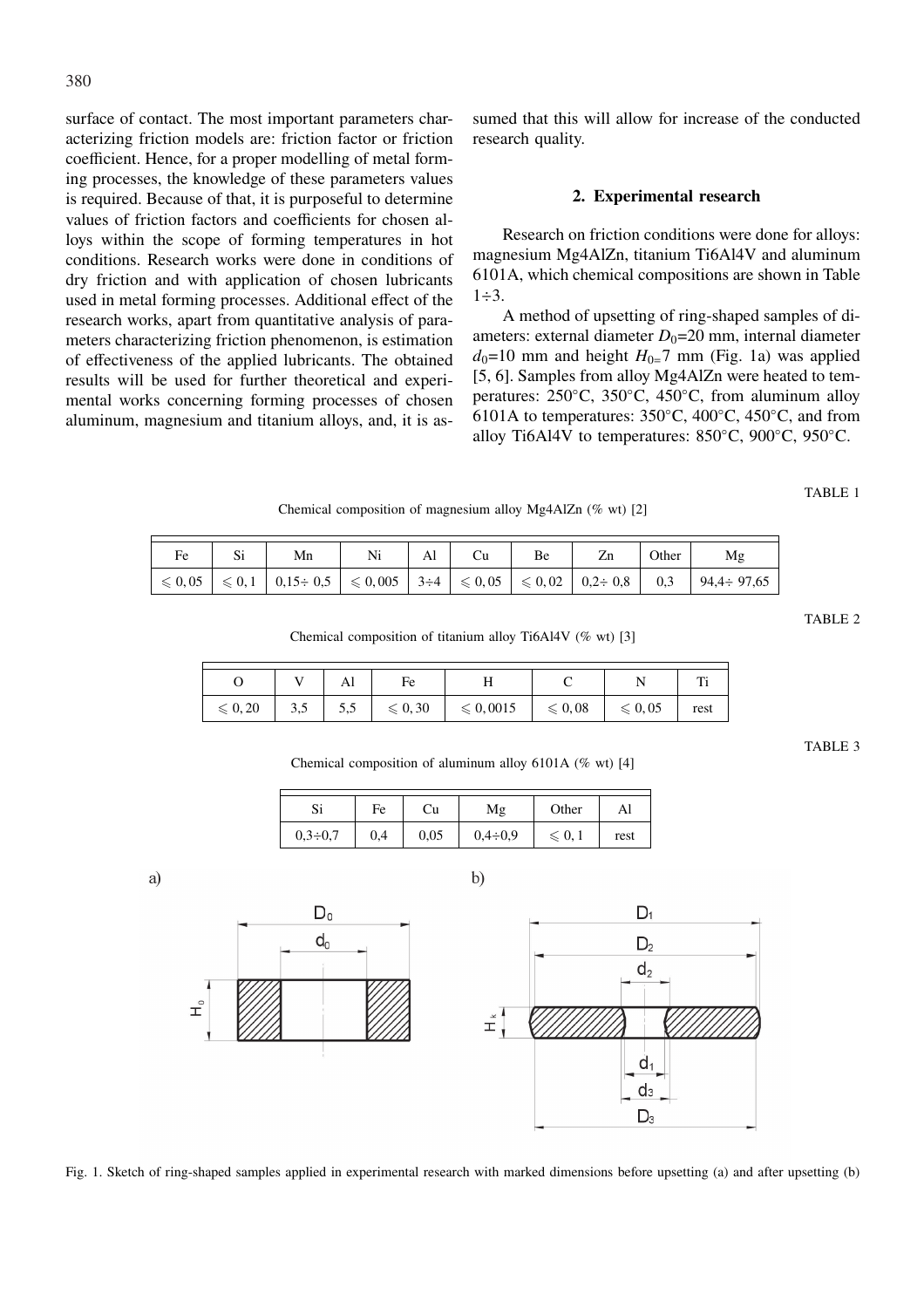Next, they were upset between flat steel plates on forging press to the height  $H_k$  lower than half of the initial height  $H_0$ . After upsetting, the height and external and internal diameters of samples (Fig. 1b) were measured. Due to samples shape after upsetting, often far from axi-symmetrical, measurements were made at various planes and results were averaged.

Tests were made without lubricants and with application of 4 different lubricants: Aquagraphite CP, Lubrodal F318, lubricant on the basis of molybdenum disulfide and tallow with graphite [7, 8].

Aquagraphite CP is a lubricant used in die forging in hot conditions of forgings from steel. It is present in the form of hydro-suspension diluted in relation 1:5÷1:20 depending on forging process conditions. It contains graphite and stabilizing additives as well as wetting additives.

Lubrodal F318 is lubrication emulsion present in the form of concentrate, which is used for lubricating of die forging in the process of forming in hot conditions. It has good lubricating and cooling properties and it does not leave any residues on the forgings surface.

Flexible lubricant with molybdenum disulfide Molykote Longterm 2 Plus is waterproof lubricating medium on the basis of mineral oil. This semi-liquid lubricant is used in machining processes in hot conditions and on very loaded bearings, keys, connectors and elements of drive transmission in heavy vehicles. It guarantees good lubricating properties within the scope of temperatures from 25◦C to 1300◦C.

Constant lubricant "tallow with graphite" is obtained from animal fat and graphite. It is used for lubricating of open chain transmission and die forgings.

All of the discussed above lubricants are used also in industrial conditions for hot forging of non-ferrous metals alloys.

In order to determine values of friction coefficients and factors, simulations were made of the upsetting tests by means of software DEFORM 3D, based on finite element method. Heat exchange between the forging and dies, heat generating due to friction presence and changes of mechanical energy into thermal one were considered in the analysis. Applying available in the software friction models (Coulomb and constant friction models), values of friction coefficient  $\mu$  and friction factor *m* were changed in such a way that it was possible to obtain the best convergence between theoretical and experimental dimensions of ring-shaped samples [9, 10]. Material model for magnesium alloy Mg4AlZn was worked out on the basis of own research [11], however, models of titanium alloy Ti6Al4V and aluminum alloy 6101A were taken from the software library. Optimal values of friction coefficient or factor were determined minimizing function describing relative difference between theoretical and experimental dimensions of samples after upsetting, presented as:

$$
\Phi_d = \left| \frac{D_d - D_t}{D_d} \right| + \left| \frac{d_d - d_t}{d_t} \right| \tag{1}
$$

where:  $D_d$  – mean external diameter of sample obtained in experiment,

 $D_t$  – mean external diameter of sample obtained in simulation,

 $d_d$  – mean internal diameter of sample obtained in experiment,

 $d_t$  – mean internal diameter of sample obtained in simulation.

Determined values of friction coefficients and factors for the smallest value of function  $\Phi_d$  is shown in Table 4.

TABLE 4

| Alloy          | Temperature $[^{\circ}C]$ | Friction conditions |      |                   |      |                      |      |              |      |          |      |
|----------------|---------------------------|---------------------|------|-------------------|------|----------------------|------|--------------|------|----------|------|
|                |                           | Without lubricant   |      | Mo <sub>2</sub> S |      | Tallow with graphite |      | Aquagraphite |      | Lubrodal |      |
|                |                           | $\mu$               | m    | $\mu$             | m    | $\mu$                | m    | $\mu$        | m    | $\mu$    | m    |
| Mg4AlZn        | 250                       | 0,48                | 0,95 |                   |      |                      |      |              |      |          |      |
|                | 350                       | 0.5                 | 1    | 0,06              | 0,1  | 0,11                 | 0,25 | 0,12         | 0,25 | -        |      |
|                | 450                       | 0,48                | 1    | 0.13              | 0,24 | 0,08                 | 0,17 | 0,17         | 0,38 | -        |      |
| 6101A          | 350                       | 0,3                 | 0,72 | 0.08              | 0.15 | 0.08                 | 0,16 | 0,18         | 0,39 | 0,26     | 0.61 |
|                | 400                       | 0,28                | 0.65 | 0.08              | 0.15 | 0.08                 | 0.15 | 0,16         | 0,35 | 0,24     | 0,54 |
|                | 450                       | 0,28                | 0,72 | 0,07              | 0.15 | 0,08                 | 0.15 | 0,26         | 0,59 | 0,16     | 0,35 |
| <b>Ti6A14V</b> | 850                       | 0,35                | 0,72 | 0,19              | 0.41 | 0.28                 | 0.67 | 0,38         | 0,85 | 0,31     | 0.73 |
|                | 900                       | 0,5                 | 1    | 0,24              | 0.55 | 0.4                  | 0,87 | 0.35         | 0,83 | 0,32     | 0.75 |
|                | 950                       | 0.5                 | 1    | 0,25              | 0.59 | 0,5                  |      | 0,5          | 1    | 0,36     | 0,82 |

Optimal values of friction coefficients and factors for alloys: magnesium Mg4AlZn, titanium Ti6Al4V, aluminum 6101A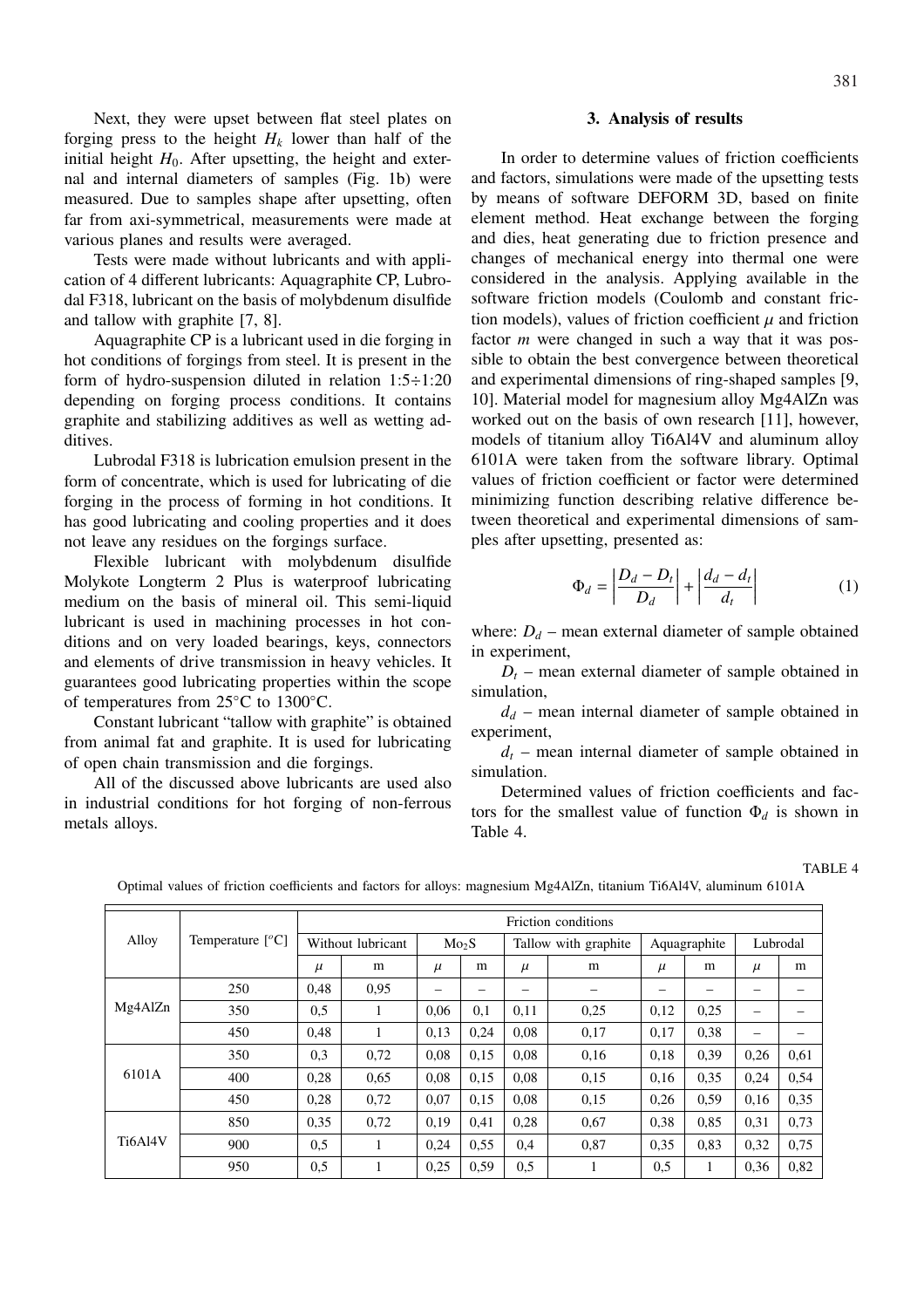Dependencies of friction factors and coefficients vs. temperature of samples heating for the three analyzed non-ferrous metals alloys are presented in Figures 2÷4.



Fig. 2. Dependency of friction coefficient  $\mu$  and factor *m* vs. temperature of heating at the application of various lubricants for magnesium alloy Mg4AlZn



Fig. 3. Dependency of friction coefficient  $\mu$  and factor *m* vs. temperature of heating at the application of various lubricants for titanium alloy Ti6Al4V



Fig. 4. Dependency of friction coefficient  $\mu$  and factor  $m$  vs. temperature of heating at the application of various lubricants for aluminium alloy 6101A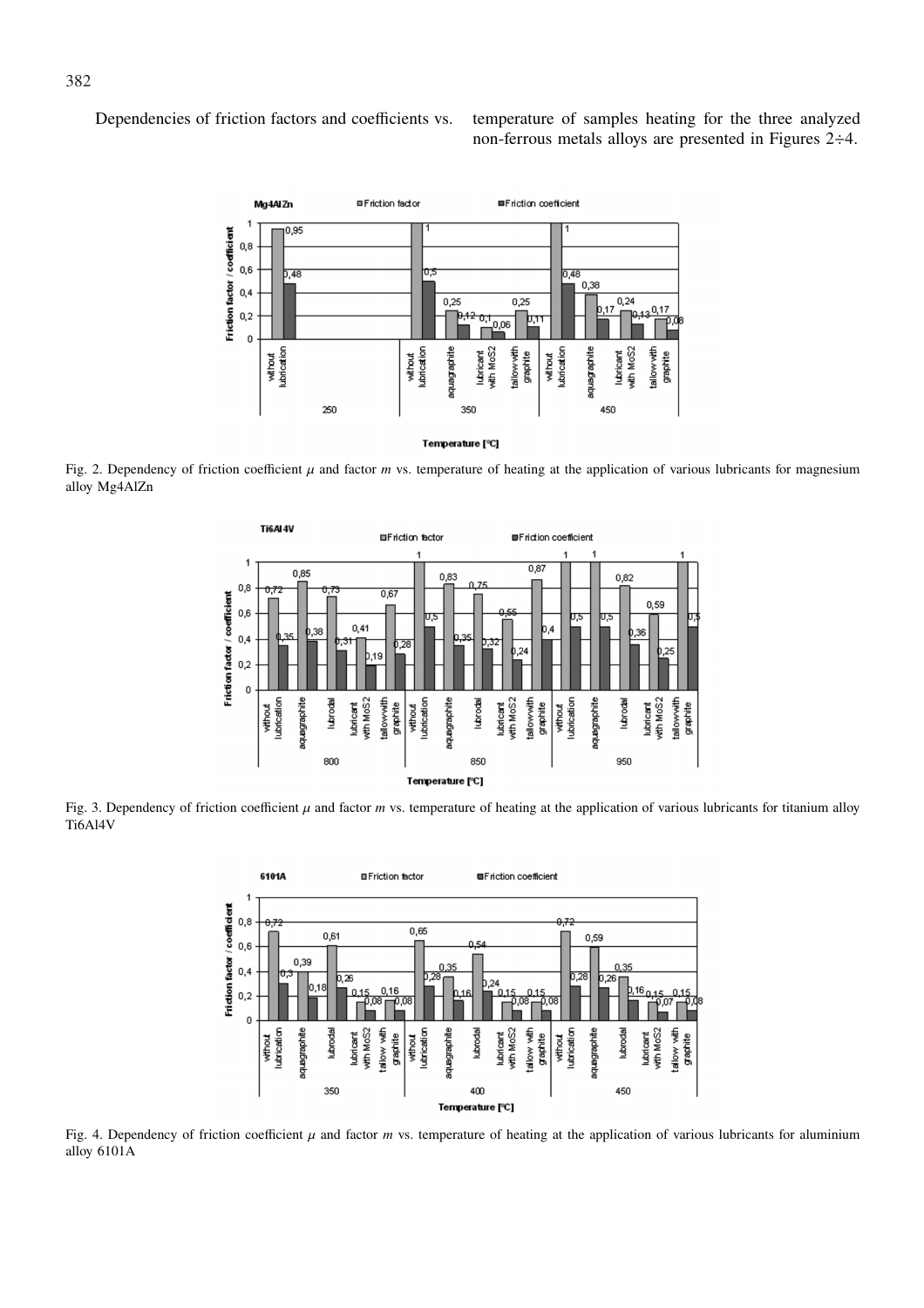383

On the basis of results obtained for alloy Mg4AlZn (Fig. 2), it was stated that at deformation without lubrication the limiting friction  $(m=1 \text{ and } \mu=0.5)$  or friction close to limiting appeared. After lubricants application, a considerable improvement of friction conditions was observed. The lubricants on the basis of molybdenum disulfide and tallow with graphite show the best effectiveness. It should be noticed that at *T*=250◦C in the case of lubrication all samples cracked, hence, for these cases friction coefficient  $\mu$  and factor m were not determined. The cracks appearance results from small plasticity of alloy at this temperature. Samples upset in condition of dry friction (without lubrication) in the same temperature conditions did not crack. In this case, large friction counteracts axial flow of material outside and samples diameter does not enlarge to such a dimension as it is in cases with lubrication. This results in relatively smaller circumferential tensile stresses at the forging external edge, and the danger of cracking is lower.

In the case of deformation of titanium alloy Ti6Al4V in conditions without lubrication, limiting friction was observed at temperatures 900◦C and 950◦C (Fig. 3). From analyzed lubricants the best lubricating properties guaranteed the lubricant based on molybdenum disulfide, which reduced the friction factor to the value *m*=0.41÷0.59, and friction coefficient to the value  $\mu=0.19\div0.25$ . It should be noticed that in comparison with alloy Mg4AlZn, the applied lubricants showed much worse effectiveness. Relatively large temperature of forming of titanium alloy in hot conditions  $(850^{\circ}C \div 950^{\circ}C)$  caused lowering of lubricating properties of analyzed substances.

In comparison with previous alloys, at deformation of aluminum alloy 6101A without lubrication there is no limiting friction presence (Fig. 4). Friction factor reaches values *m*=0.65÷0.72, however, friction coefficient  $\mu$ =0.28÷0.30. From analyzed lubricants the best effectiveness was observed for molybdenum disulfide and tallow with graphite. In each of the analyzed temperatures these lubricants guaranteed the lowest friction, yet, their effectiveness expressed by values of friction coefficients and factors was almost identical.

# **4. Conclusions**

On the basis of the obtained results the following conclusions were made:

The lubricant on the basis of molybdenum disulfide is the most effective lubricant for forming in hot conditions for the three analyzed alloys: Mg4AlZn, Ti6Al4V and 6101A. Tallow with graphite guarantees also good lubricating for magnesium and aluminum alloys. However, in the case of titanium this lubricant loses its effectiveness due to too high temperatures.

- In the case of deformation of alloys Mg4AlZn and Ti6Al4V without lubrication, between deformed material and tool, limiting friction or friction close to limiting appears within the whole scope of analyzed temperatures. In the case of aluminum alloy 6101A deformed in hot conditions without lubrication lower friction is present, and values of friction factors and coefficients are  $m=0.65 \div 0.72$  and  $\mu=0.28 \div 0.30$ respectively.
- Research results of alloy Mg4AlZn confirmed that at temperature  $250^{\circ}$ C this alloy is characterized by small plasticity. Cracks appeared in deformed samples at this temperature, with application of lubrication by means of all analyzed substances.
- Obtained results of research works, determining values of friction coefficients  $\mu$  and factors  $m$  within the scope of temperatures of forming in hot conditions of analyzed alloys, allow for simulations with application of mixed friction model (Coulomb and constant friction) depended on temperature, which is implemented in software DEFORM-3D. It is expected that this model usage will allow for increase of calculation precision.

#### **Acknowledgements**

Financial support of Structural Funds in the Operational Programme - Innovative Economy (IE OP) financed from the European Regional Development Fund - Project "Modern material technologies in aerospace industry", Nr POIG.01.01.02-00-015/08-00 is gratefully acknowledged.

### **REFERENCES**

- [1] M. D. H a n n a, Tribological evaluation of aluminum and magnesium sheet forming at high temperatures. Wear **267**, 5-8, 1046-1050 (2009).
- [2] GOST 14957: Strained magnesium alloys. Grades.
- [3] PN-EN 573-3: Aluminium i stopy aluminium. Skład chemiczny i rodzaje wyrobów przerobionych plastycznie. Arkusz 3: Skład chemiczny.
- [4] ISO 5832/3: Implants for surgery Metallic materials. Part 3: Wrought titanium 6-aluminium 4-vanadium alloy.
- [5] P. L a c k i, Modelowanie tarcia w procesach objętościowej obróbki plastycznej, Wydawnictwo Politechniki Częstochowskiej, Częstochowa (2010).
- [6] R. B a n a s z a k, K. D u b i c k i, A. M u s t e r, Obróbka plastyczna, Laboratorium z podstaw, Wydawnictwa Uczelniane Politechniki Lubelskiej, Lublin (1985).
- [7] M. A r e n t o f t, N. B a y, P. T. T a n g, J. D. J e n s e n, A new lubricant carrier for metal forming, CIRP Annals – Manufacturing Technology **58**, 1, 243-246 (2009).